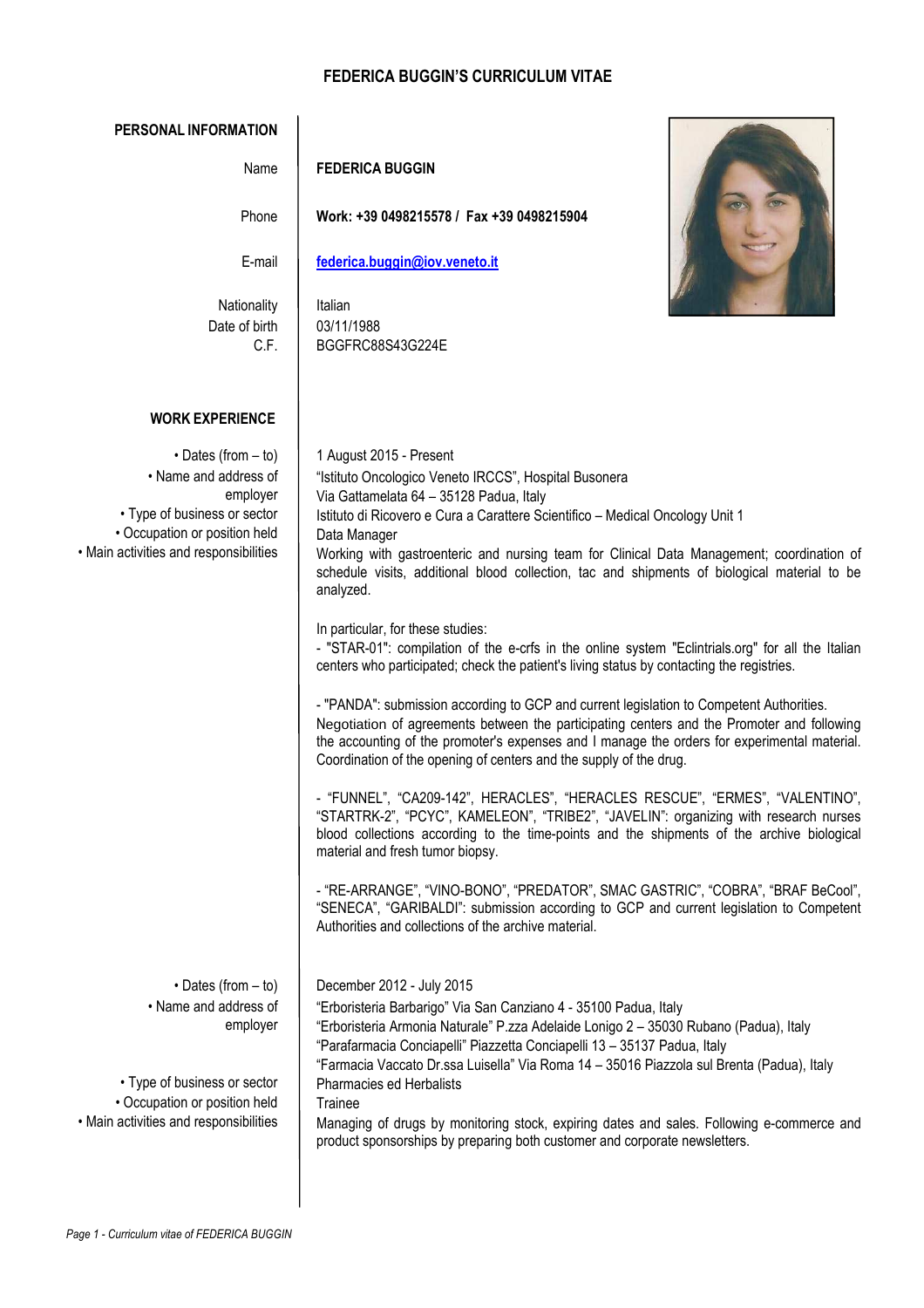| • Dates (from $-$ to)<br>• Name and address of<br>employer<br>• Type of business or sector<br>• Occupation or position held<br>• Main activities and responsibilities                         | December 2010 - February 2011<br>Hospital pharmacy of S. Antonio Hospital<br>Via J. Facciolati 71 - 35127 Padua, Italy<br>Hospital pharmacy<br>Trainee<br>Managing of medical device by compiling an internal database for pharmacovigilance, vigilance<br>and validity of new medical devices.                                                                                                         |
|-----------------------------------------------------------------------------------------------------------------------------------------------------------------------------------------------|---------------------------------------------------------------------------------------------------------------------------------------------------------------------------------------------------------------------------------------------------------------------------------------------------------------------------------------------------------------------------------------------------------|
| <b>EDUCATION</b><br>• Dates<br>• Name and type of organisation<br>providing education and training<br>· Title of qualification awarded<br>• Principal subjects/occupational<br>skills covered | 2015/2016<br>University of Padua - DISCOG<br>Via Gattamelata, 64 - 35128 Padua, Italy<br>Post graduate degree "Clinical trials in oncology: operational and management activities."<br>Fundamentals of clinical oncology, research methodology, ethical principles that inspire this<br>method, national regulation, operational and management activities for proper conduction of<br>experimentation. |
| • Dates (from $-$ to)<br>• Name and type of organisation<br>providing education and training<br>· Title of qualification awarded<br>• Principal subjects/occupational<br>skills covered       | 2007/2008 - 2010/2011<br>University of Padua - Pharmacy department<br>Via F. Marzolo 5 - 35131 Padua, Italy<br>Bachelor degree - Pharmaceutical representative<br>Biology, chemistry, pathology, pharmacology, pharmacoviligance<br>Thesis: "The vigilance of medical devices: guide lines and national and regional management"<br>Relator: A. Cignarella                                              |
| $\cdot$ Dates (from $-$ to)<br>• Name and type of organisation<br>providing education and training                                                                                            | 2002/2003 - 2006/2007<br>Classical gymnasium "Concetto Marchesi"<br>Viale Codalunga 1 - 35138 Padua, Italy                                                                                                                                                                                                                                                                                              |
| <b>PERSONAL SKILLS</b><br><b>AND COMPETENCES</b>                                                                                                                                              |                                                                                                                                                                                                                                                                                                                                                                                                         |
| MOTHER TONGUE                                                                                                                                                                                 | <b>ITALIAN</b>                                                                                                                                                                                                                                                                                                                                                                                          |
| <b>OTHER LANGUAGES</b><br>• Reading skills<br>• Writing skills<br>• Verbal skills                                                                                                             | <b>ENGLISH</b><br><b>GOOD</b><br><b>GOOD</b><br><b>GOOD</b>                                                                                                                                                                                                                                                                                                                                             |
| <b>TECHNICAL SKILLS</b><br><b>AND COMPETENCES</b>                                                                                                                                             | Good knowledge of Microsoft Office, Internet Browser (Explorer, Firefox, Safari and Chrome),<br>and e-mail.<br>Others: Wordpress, Oncosys-Noemalife, Pl@net and Wingesfar.                                                                                                                                                                                                                              |
| <b>DRIVING LICENSE</b>                                                                                                                                                                        | В                                                                                                                                                                                                                                                                                                                                                                                                       |
| <b>OTHER INFORMATIONS</b>                                                                                                                                                                     | 2015 to present: Participation in multidisciplinary discussions and internal meetings with the<br>gastroenteric team of Medical Oncology Unit 1.                                                                                                                                                                                                                                                        |
|                                                                                                                                                                                               | December 2 2015: Participation at the seminar "Man is worth more than his illness?" Dr. V.<br>Zagonel and Dr. M. Scorsetti.                                                                                                                                                                                                                                                                             |
|                                                                                                                                                                                               | December 15 2015: Participation at the Investigator Meeting "10th STAR NETWORK MEETING<br>2015"                                                                                                                                                                                                                                                                                                         |